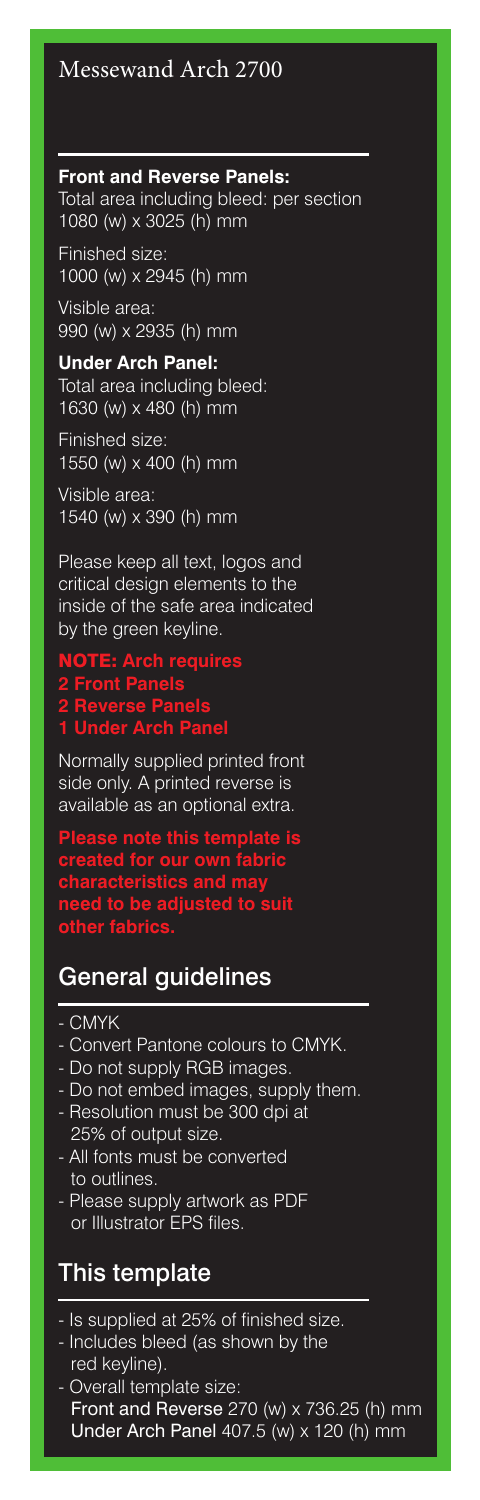

# Front

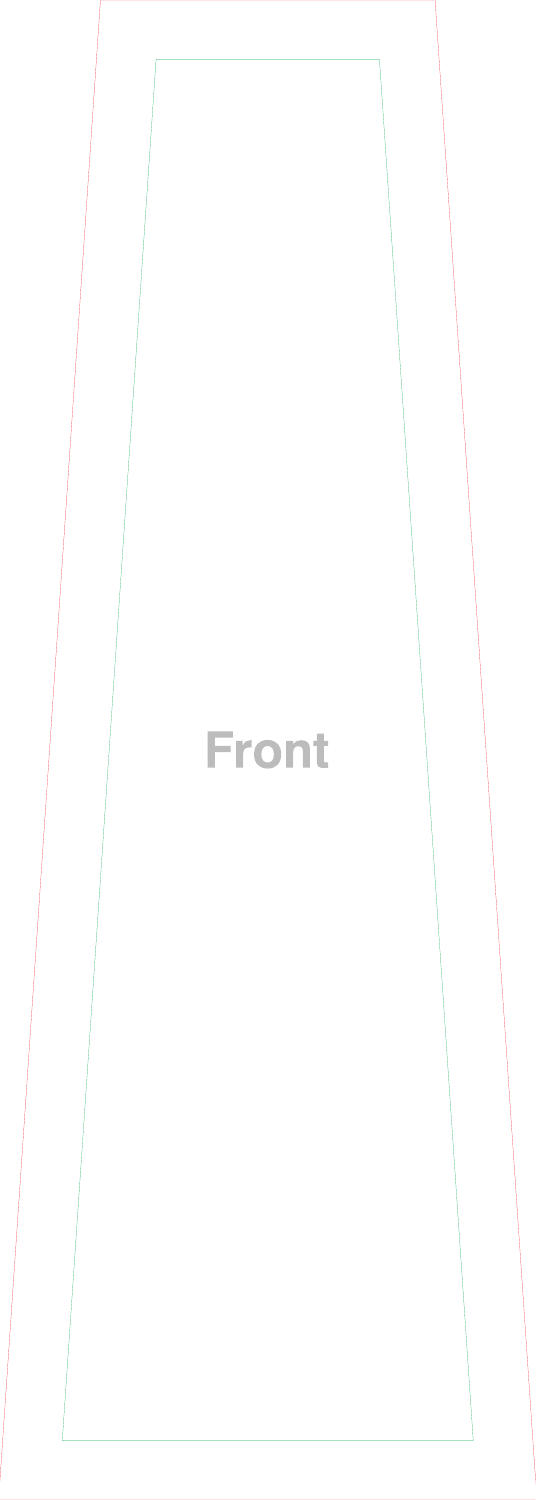

# Reverse